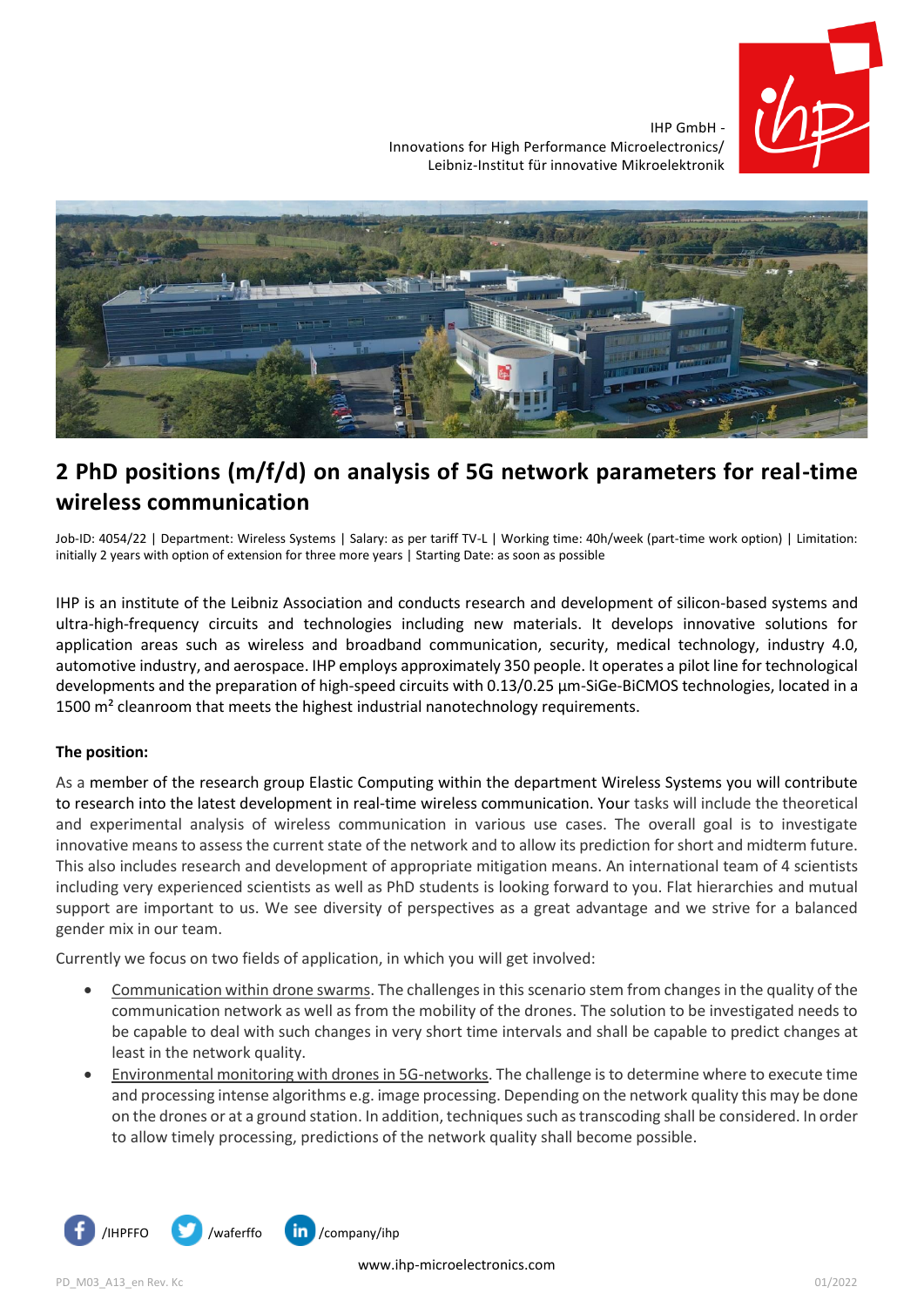IHP GmbH - Innovations for High Performance Microelectronics/ Leibniz-Institut für innovative Mikroelektronik

## **Your PhD project:**

Depending on the field of application into which you will be involved, you´ll be invited to pursue a doctorate with one of the following working titles:

- "Real-time wireless communication in adverse environment". Within your doctorate, it is intended to develop concepts for reliable real-time wireless communication for autonomous missions of drone swarms. In recent years the research community started to apply artificial intelligence means to networking issues, which is highly innovative and promising. The core of your PhD project is researching and implementing novel means to adapt the communication in real time networks according to changing parameters e.g. available communication links etc. This includes assessing those changes and their prediction.
- "Secure and reliable communication for extreme mobile environments". Within your doctorate, it is intended to develop a concept for innovative wireless communication for drones. In this scenario the drones are used as mobile sensors for evaluating the sensor data depending on the network status. So here a holistic approach to cope with network issues needs to be investigated. This includes adapting the data flow to the available connections depending on parameters such as bandwidth, as well as transcoding and/or migrating processes within the network.

The doctorate is supported by an experienced supervisor and accompanied within the framework of a supervision agreement. We aim together for a completion within 3-5 years. After one and a half years, the topic will be finally defined and the contract duration will be adjusted accordingly by mutual agreement to the foreseeable doctoral period.

#### **Your qualifications:**

You hold a Master's degree in Computer Science or Telecommunications or a comparable study area. You are already experienced in wireless communication fundamentals (medium access control and routing protocols), Artificial Intelligence methods, load balancing and software implementation (Python, C). Experience in programming of embedded devices is a plus.

You are also a strong team player. We are looking for a team member, who is able to structure his or her own work and to bring a well-organized and systematic way of working into the cooperation with creative minds. You are an ideal match for this position, when you have experimental, analytical and problem-solving skills, very strong communicative skills and the ability to quickly learn how to operate the latest technical equipment including various software. It is necessary that you confidently handle the English language. Knowledge of the German language is welcome. The consolidating of German language skills is expected and highly encouraged, for example in in-house language courses and intensive courses.

### **Our Offer:**

Conduct research in a challenging, multinational environment giving you excellent career opportunities. You will have the chance to establish international reputation at the edge of top-notch technologies. An orientation guide will help you to quickly integrate into the institute and to familiarize yourself with the field.

It is important to us to support the individual career developments (e.g. conferences, advanced trainings) as well as the personal needs of our employees by offering flexible working hours and the possibility to work off-site. The compatibility of work and family is highly valued. More information about our scientific excellence and the working environment at IHP can be found on our website.